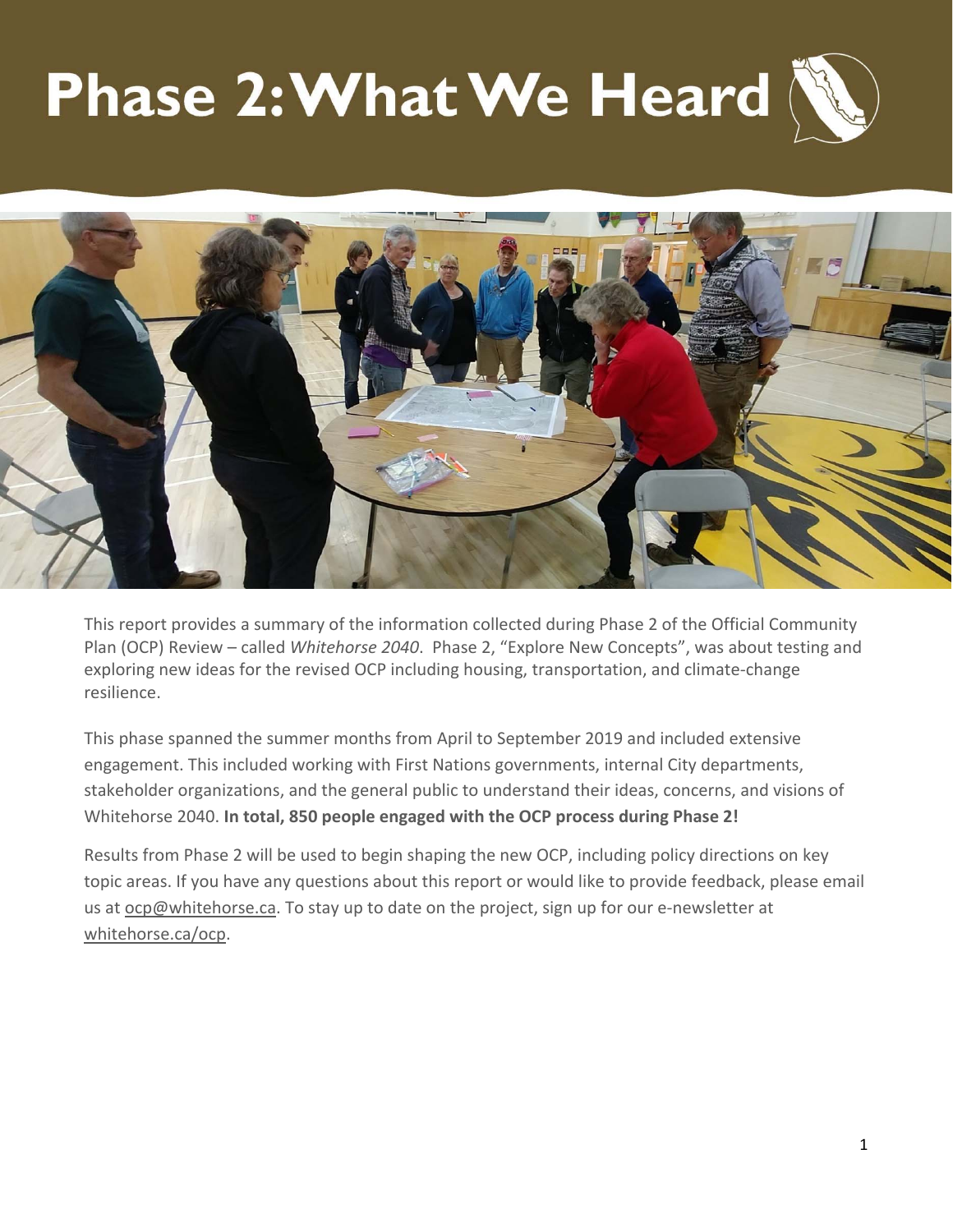# **Background**

# **What is an Official Community Plan?**

Our Official Community Plan (OCP) is the City's highest‐level planning document. The plan focuses on land use, development, and conservation; however, it covers many other topics as well, including housing, recreation, transportation, and relationships with other governments. In order to achieve the objectives and goals outlined within the OCP, polices are established to guide the City. The OCP also provides direction to other City tools and documents, such as the Zoning Bylaw. After the OCP is adopted by City Council, work produced by City departments must align with the guidance provided by the plan. The document is also used by City Council to make decisions on important topics. While our OCP will plan for a 20‐year timeframe, reviews of the document occur every 8‐10 years to account for changing circumstances and trends. The current OCP was adopted by City Council in 2010. Recognizing that cities change between each OCP review, amendments can be made to the current OCP through a bylaw process, making it somewhat of a "living document".



#### **Where are we in the OCP Process?**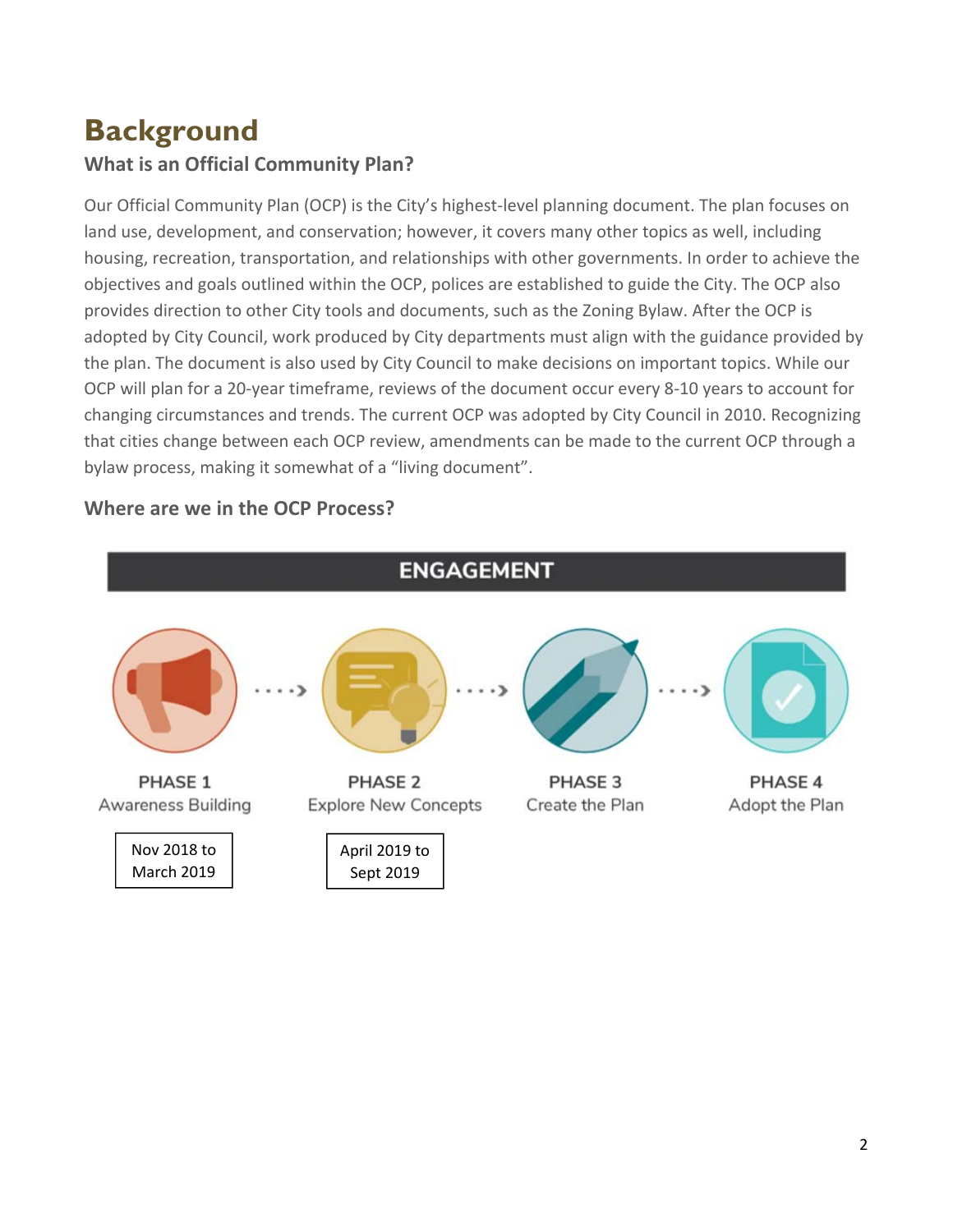# **What We've Done in Phase 2**

#### **First Nations**

Meetings have been regularly held with staff from Kwanlin Dün First Nation and the Ta'an Kwäch'än Council throughout *Whitehorse 2040*. The same staff meet approximately monthly, and this is referred to as the OCP Review Working Group. Meetings are used to discuss OCP issues of interest to First Nations, opportunities for collaboration, and First Nation citizen engagement. In total, **five working group meetings** took place during Phase 2. Furthermore, two TKC‐citizen‐specific public engagement events were held in August 2019. Staff had informal conversations with TKC citizens to discuss opportunities, challenges, and ideas. In total, feedback was received from **six TKC citizens**.

Input received from First Nations citizens and staff will be included in an upcoming First Nations What We Heard document, after additional engagement with First Nations citizens and staff has been completed.

#### **Stakeholder Organizations**

A lunch hour meeting was organized at the Gold Rush Inn for members of the Chamber of Commerce. This meeting occurred in July and engaged **26 Chamber members**. City staff prepared questions based on city growth to generate discussion. This meeting was a chance for Chamber members to give their comments and concerns on the themes that were brought forward.

#### **General Public**

Phase 2 engagement with the general public started with neighbourhood‐specific mapping workshops in early summer. In total, **seven workshops** were held and engaged over **60 people** with the OCP process. The workshops allowed the public to map out what they envision their neighbourhood to look like in the next 20 years, highlighting areas of opportunity, challenges, and ideas they want to see implemented. General summaries of what we heard are provided, additionally, the Appendix to this document includes staff‐made maps that present all of the ideas heard.

A public ideas workbook was launched in late June and was open until early August. The workbook was made available online and in hard copy, and consisted of 21 questions pertaining to major growth in Whitehorse over the next 20 years. A total of **eight pop‐up engagement events** occurred during Phase 2 at the Fireweed Market (2), Canada Games Centre, Rotary Park, Millennium Trail, Independent Grocer, Shipyards Park, and Main Street. They were used as tools to promote the workbook to those who may not have access to the online version and to provide the public with an opportunity to speak with the City. The pop‐up events engaged over **50 people**. In total, **679 completed workbooks** were collected during Phase 2. Additionally, a condensed questionnaire was distributed to select high school classes to gather youth input during this phase. A total of **54 completed high‐school questionnaires** were received.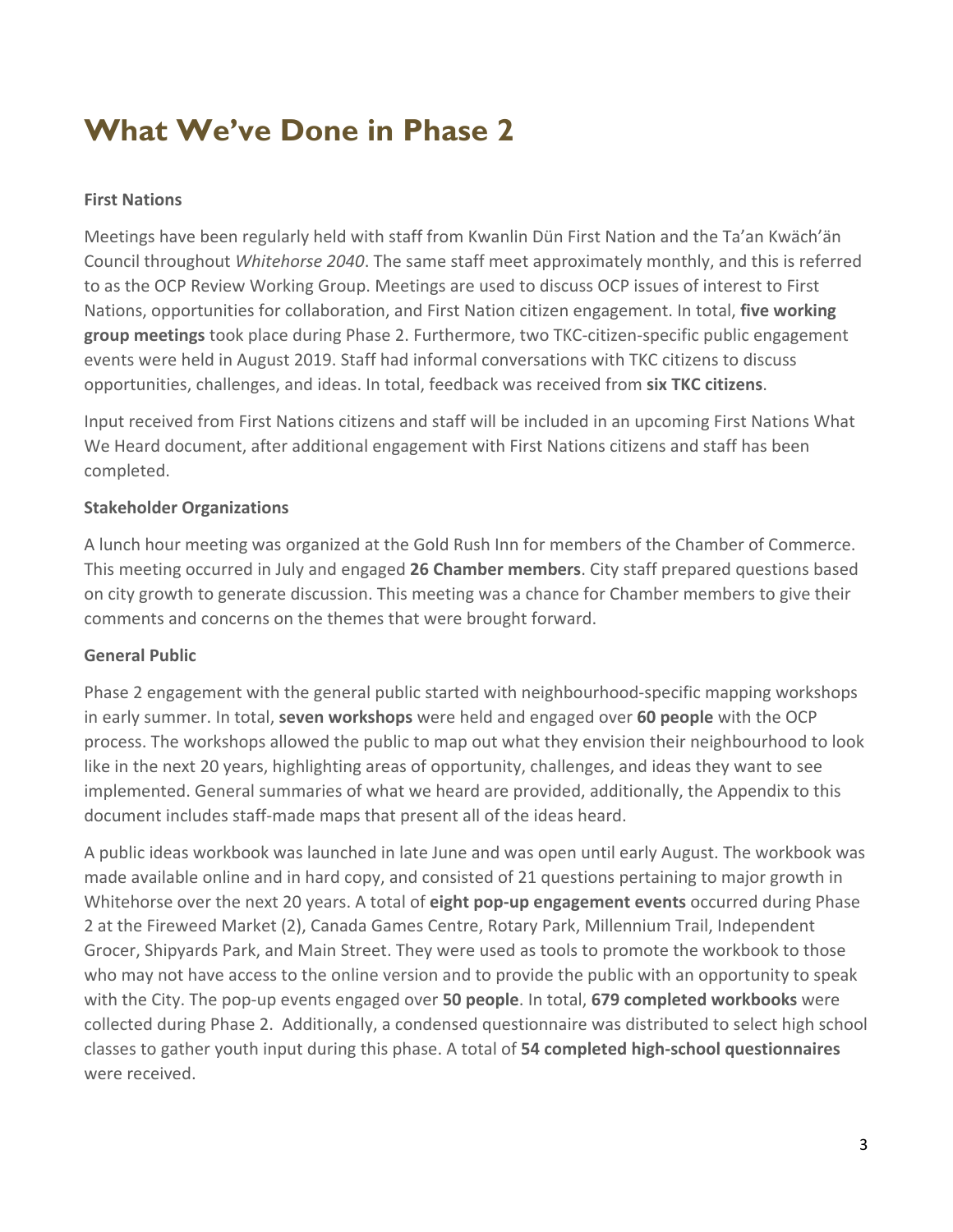# **How this report is organized**

Input is presented in 6 themes (used since the start of the review process): Housing, Transportation, Community Well‐Being, Employment, Conservation, and Other Topics. Within each theme, input from different engagement groups is separated. General (non‐geographic) results from neighbourhood mapping workshops are presented first; digitized versions of maps can be found in the Appendix.



**1. Whitehorse Chamber of Commerce Workshop** 

#### *Q: What housing types should be prioritized for new builds?*

- range of housing types needed
	- ‐apartments
	- ‐residential complexes
	- ‐multi‐unit housing
- affordable housing is needed ‐affordable vs. social ‐mixed income housing
- housing diversity
	- ‐accommodate growing families
	- ‐accommodate pets
	- ‐affordable vs social
	- ‐zoning for mixed‐uses
- green housing
	- ‐passive solar neighbourhoods
	- ‐self‐sustaining possibilities (chicken coops, gardens and green houses, wells, etc.) ‐energy efficient and improved building standards ‐green retrofitting older housing stock

#### *Q: Where should we consider allocating denser housing development?*

- densifying existing areas (e.g. Downtown)
- housing in new areas (e.g. Long Lake)
- use wildfire fuel abatement zones to determine new housing locations
- housing wherever First Nations approve
- suggestion that the City could provide social and affordable housing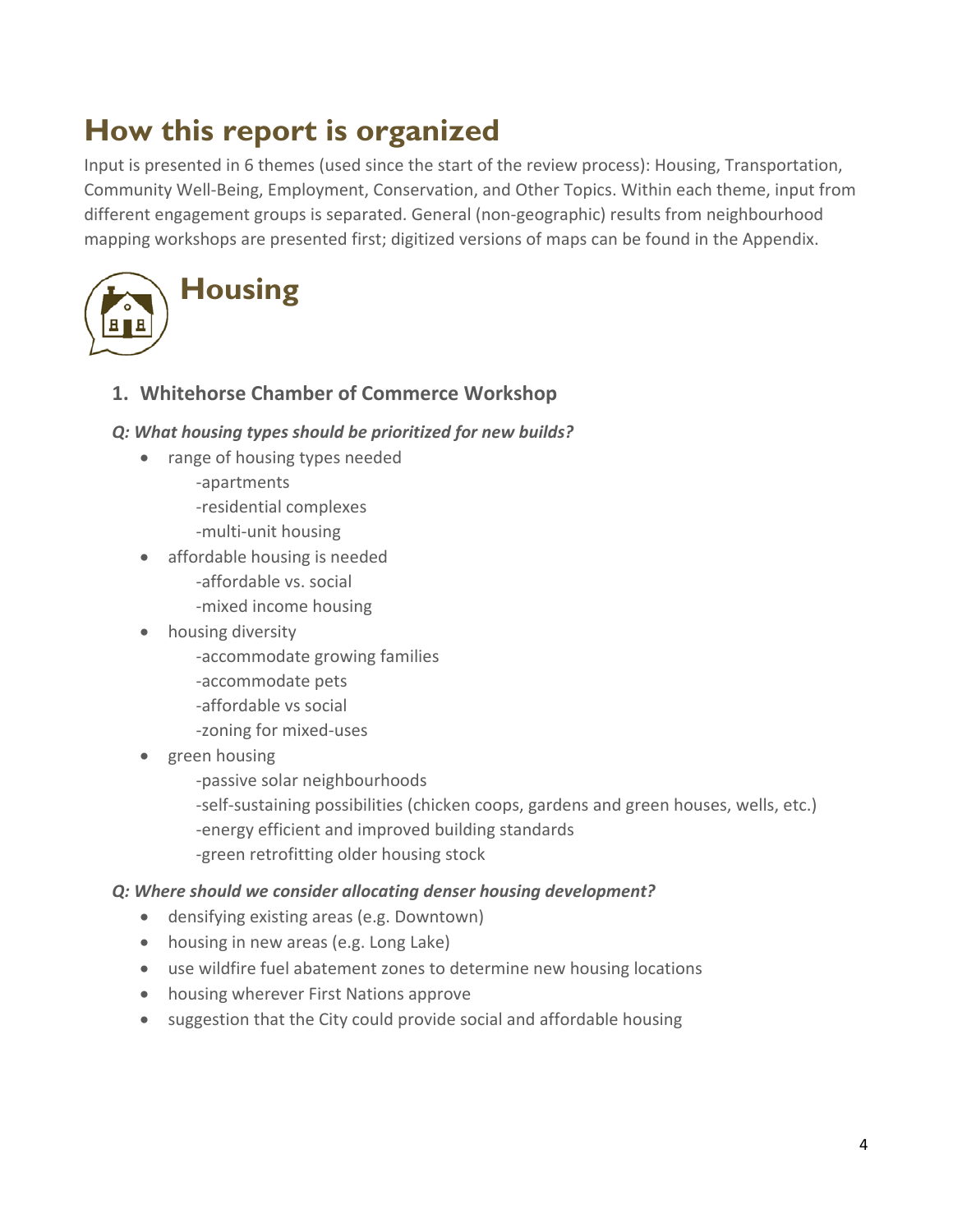#### *Q: We heard you say that you prefer increased density over increased sprawl. Where should we consider allowing denser housing development? (check all that apply)*

| Near neighbourhood cores (e.g. grocery store)      | 67% |
|----------------------------------------------------|-----|
| Along transit routes/busier streets                | 57% |
| On existing lots (change zoning)                   | 51% |
| None, focus on building new urban subdivisions     | 25% |
| On green space lots within neighbourhoods (infill) | 17% |
| Other                                              | 15% |

Notable responses under the "other" category included densifying Downtown, infilling areas that are not greenspace (e.g. parking areas, unused buildings), remediating and developing contaminated sites, and allowing more housing units on existing lots.

## *Q: We heard you say that although sprawl is less preferable to densification, developing new areas should be considered. Where should the next major urban area be?*

| South of Copper Ridge                              | 49% |
|----------------------------------------------------|-----|
| North of Long Lake                                 | 29% |
| None, focus on densifying existing developed areas | 23% |
| South of Porter Creek, Porter Creek "D"            | 21% |

The public could also suggest other locations. Notable responses included the Tank Farm, near Yukon College, the airport (by relocating it), and First Nation settlement parcels. There was a notable number of responses that opposed or had concerns with developing some of these areas (e.g. Long Lake and Porter Creek D).

## *Q: We heard you say that although urban residential areas should be the priority, we should still examine growth options in country residential areas. What options should we consider for housing in country residential areas? (check all that apply)*

| More housing in existing areas (e.g. smaller dwellings) | 50% |
|---------------------------------------------------------|-----|
| New country residential neighbourhoods                  | 44% |
| Expanding existing neighbourhoods into green spaces     | 20% |
| None of these                                           | 13% |

The public could also suggest other ideas. Notable ideas included subdividing lots, smaller country residential lot sizes, and additional dwellings on each lot. A number of respondents voiced concerns or opposition to new housing in existing country‐residential areas and expanding into nearby greenspaces.

#### *Q: We heard you say that your strongest support for increased density is in the Downtown area. What changes should we explore in Downtown to increase density? (check all that apply)*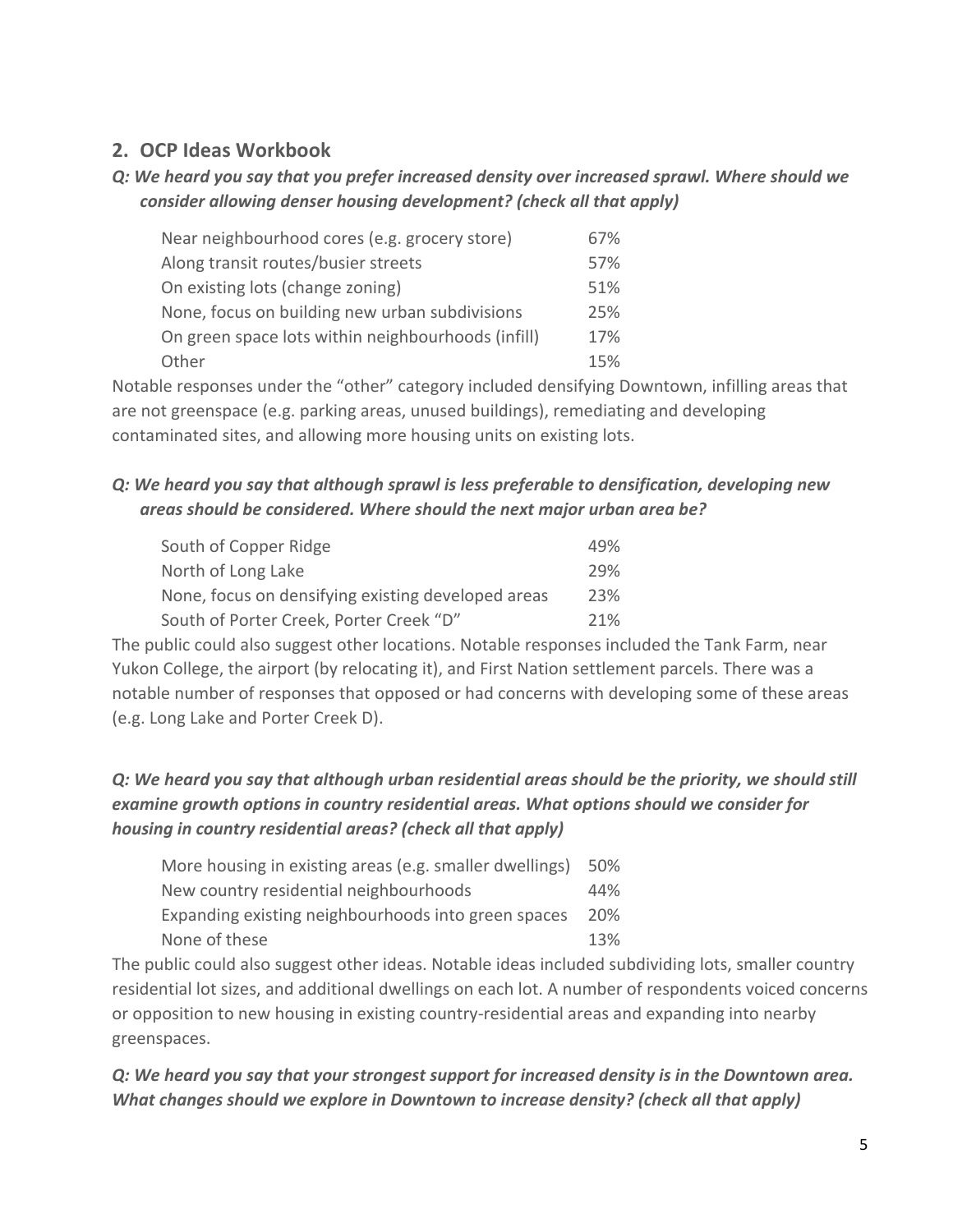| Other zoning/regulation changes      | 65% |
|--------------------------------------|-----|
| Increased building height allowances | 46% |
| More financial incentives            | 41% |
| None of these                        | 9%  |

Notable responses in the "other ideas" category included building on vacant/derelict lots through incentives or punitive measures, affordable housing options, removing parking requirements, exploring tiny homes or small unit sizes, density bonuses, more mixed-use zoning, and expanded residential options in Marwell. A number of respondents voiced concerns over building height increases, while other suggested modest height increases to respect the low‐lying nature of Downtown.

*Q: We heard you say that the type and quality of new housing is as important as the amount built. Which of the following ideas should we explore for new housing? (check all that apply)* 

| Green building design                      | 70% |
|--------------------------------------------|-----|
| Transit-oriented development               | 62% |
| Accessible/age-friendly                    | 60% |
| Flexibility in meeting zoning requirements | 41% |
| Focus on design/aesthetics                 | 37% |
| Maximum size limits                        | 34% |
| None of these                              | 3%  |

Notable responses in the "other ideas" category included affordable housing measures, encouraging smaller homes/tiny houses, mixed-use zoning, rental housing, ensuring a mix of unit sizes within buildings, use of fire‐resistant building materials, and building regulations to respond to climate change.

# **3. Neighbourhood Workshops**

General comments and discussion on housing arising from the neighbourhood workshops included:

- country residential densification ‐allow subdivisions
- infill in existing areas and green spaces
- densify around busy roads
- density next to accessible green space
- live/work
- range of housing
	- ‐tiny houses/smaller units
	- ‐aging in place
	- ‐control scale
	- ‐condos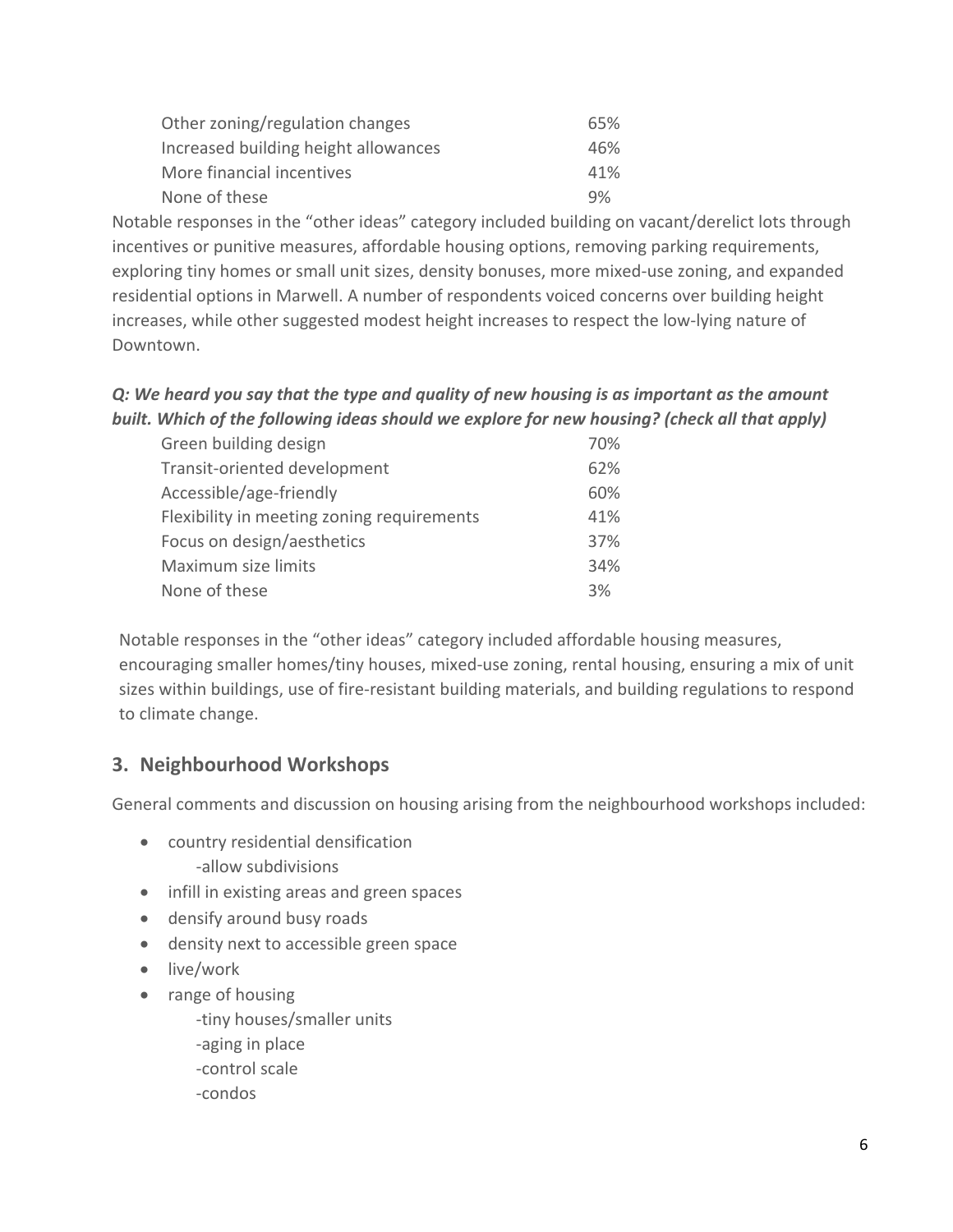- ‐apartments
- ‐duplexes
- ‐townhouses
- housing on federal land
- no more vinyl
- opposition to Porter Creek D
- positive response for development of the Tank Farm ‐coordinate design/trails with surrounding areas
- encourage FN land development
- housing that allows pets and has pet-friendly spaces nearby
- affordable and accessible housing
- green housing
	- ‐self‐sustaining energy
	- ‐ecological house designs
	- ‐solar power
	- ‐green codes
- housing incentives



**1. Whitehorse Chamber of Commerce Workshop** 

#### *Q: What new ideas should the City explore for transportation?*

- incentivize transit and/or not driving
	- ‐free bike use
	- ‐free public transit
- better transit
	- ‐Sunday buses
	- ‐increased frequency
	- ‐transportation hubs
	- ‐suggestion for light rail transit system
	- ‐types of buses (smaller, electric)
	- ‐sustainable and renewable transit system
- more connected bike network ‐paths to connect City subdivisions ‐more available bike storage
- charging stations for electric vehicles everywhere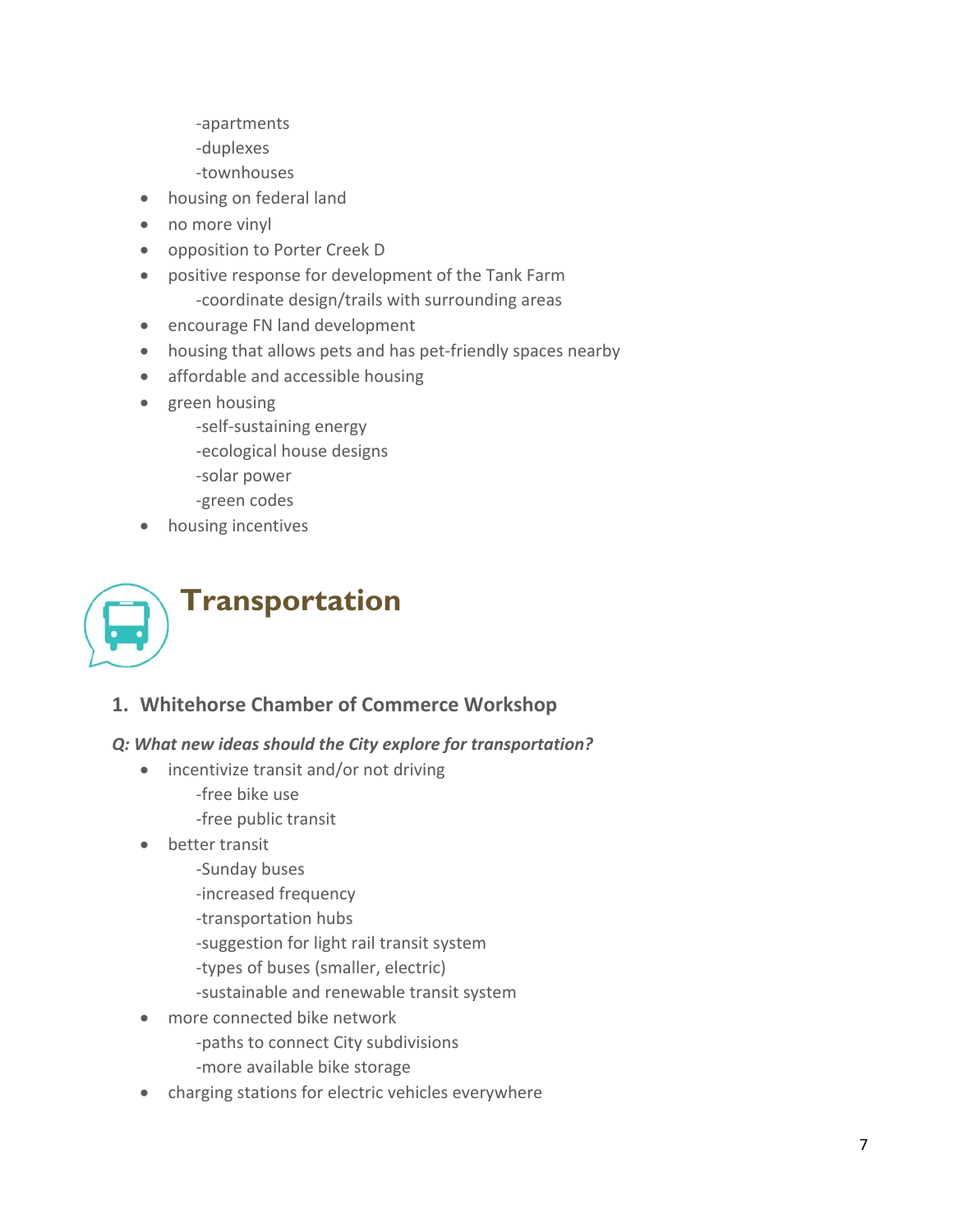- autonomous vehicles
- car share program
- pedestrian-friendly development to be a zoning requirement
- improved parking
	- ‐multi‐storey parkades
	- ‐longer hours
	- ‐limited turning options (i.e. no left turn)
- promote working remotely or at co-work space to reduce traffic into downtown
- hubs within neighbourhoods
- ride-sharing companies (e.g. Uber)

#### *Q: We heard you say that you want to get around more easily within Whitehorse. What are your top four most frequently visited destinations, by location?*

The word cloud gives the most common responses we heard from the public. Words appearing larger font size were heard were often:

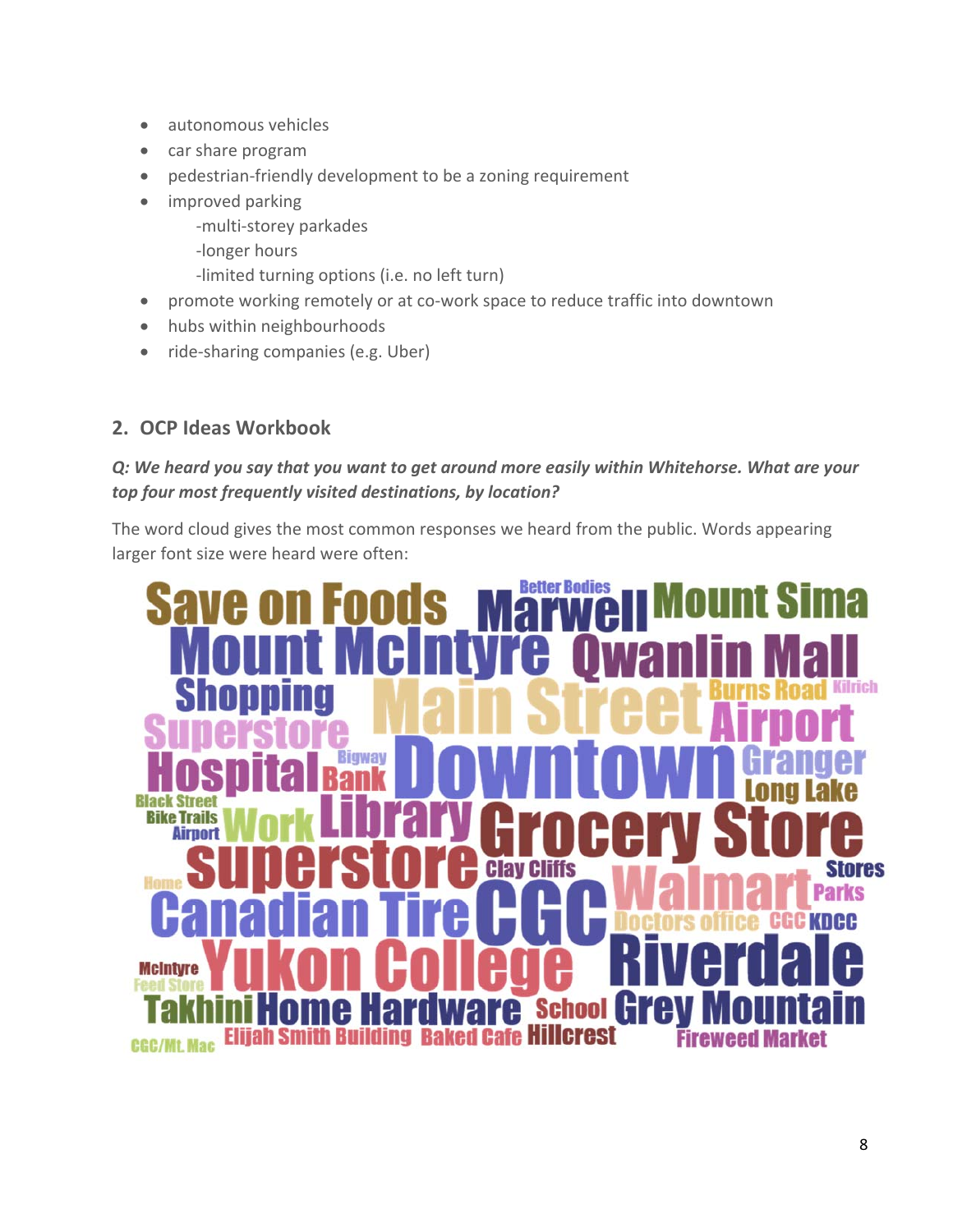*Q: We heard you say that you want transit to meet the needs of all residents. What do you think are the top three barriers to transit ridership in Whitehorse?* 

| Convenience | 86% |
|-------------|-----|
| Routes      | 73% |
| Reliability | 32% |
| Cost        | 16% |
| Comfort     | 12% |
| Safety      | 8%  |

Notable responses under the "other" category included lack of shelters, need for technology upgrades, lack of Sunday service, lack of evening service, length of routes, poor connections, and no service to country residential areas.

*Q: We heard you say that you want improved alternative transportation infrastructure. What are your top three priorities to make Whitehorse's alternative transportation network better linked?* 

| Multi-use paved paths     | 66% |
|---------------------------|-----|
| Separated bicycle paths   | 63% |
| <b>Bike lanes</b>         | 38% |
| Sidewalks                 | 31% |
| <b>Bus-only lanes</b>     | 21% |
| Bus/bike-only connections | 20% |

Notable comments under the "other" category included winter maintenance of pedestrian facilities (e.g. clearing), safe crossings across busier roads, HOV lanes, bus shelters and stations, and e‐bike or snowmobile options. A number of respondents also indicated that the focus should remain on automobile travel.

*Q: We heard you say that main roads need to be safer for pedestrians. How can we best improve the safety of main roads?* 

| Improved pedestrian crossings    | 59% |
|----------------------------------|-----|
| Improved sidewalk infrastructure | 44% |
| Traffic calming                  | 36% |
| Better lighting                  | 25% |

Notable comments heard under the "other" category included improved snow clearing, better enforcement, reduced speed limits, public awareness campaigns, radar and red‐light cameras, and increased left‐turn lanes.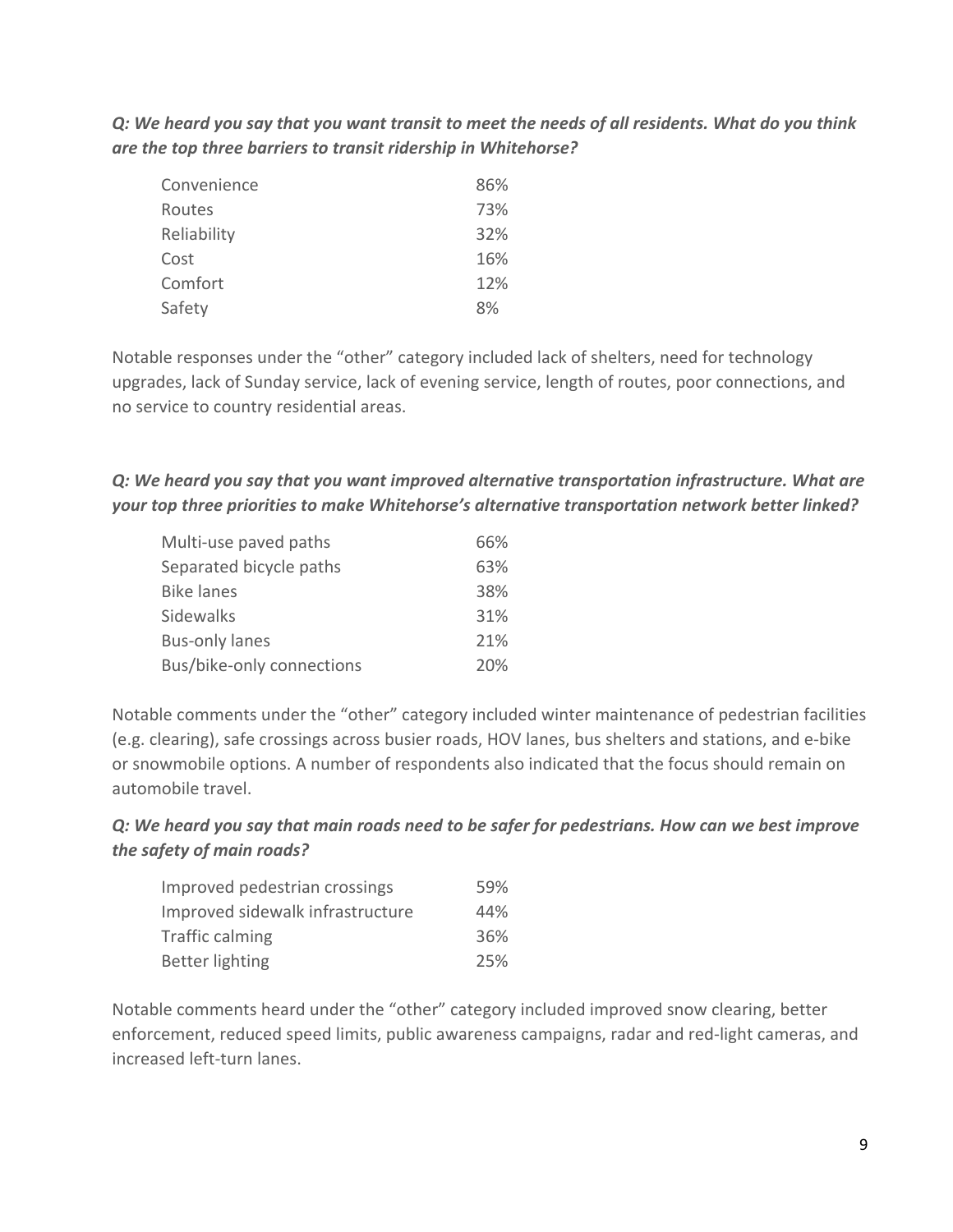# **3. Neighbourhood Workshops**

General comments and discussion on housing arising from the neighbourhood workshops included:

- more connected bike network
	- ‐rails to trails
	- ‐bike tourism
	- ‐active transportation links within neighbourhoods to other areas
	- ‐bike lanes
- safer highway crossings and intersections
- traffic calming expansion
- pedestrian connections between neighbourhoods
- increased pedestrian infrastructure
	- ‐more sidewalks
- **•** lowering highway speed
- roads built to accommodate frost heave
- treed/noise buffers from arterial roads
- slowing down traffic
- high interest for second bridge across Yukon River, although some opposition
- widening of existing bridge over Yukon River
- improved transit
	- ‐greater frequency
	- ‐smaller buses
	- ‐electric buses
	- ‐incentivize taking the bus/not driving
	- ‐bus lanes
	- ‐Sunday buses
- transit hubs
- ride share programs
- zoning requirements for pedestrian-friendly developments
- renewable energy

## **4. High‐School Survey**

One of the three high-school survey questions asked students for perspectives and ideas on transportation:

#### *Q: Where in Whitehorse is it difficult to get around, and how can we make it easier and/or safer?*

• Riverdale

‐second bridge to Riverdale ‐Riverdale traffic ‐school traffic in Riverdale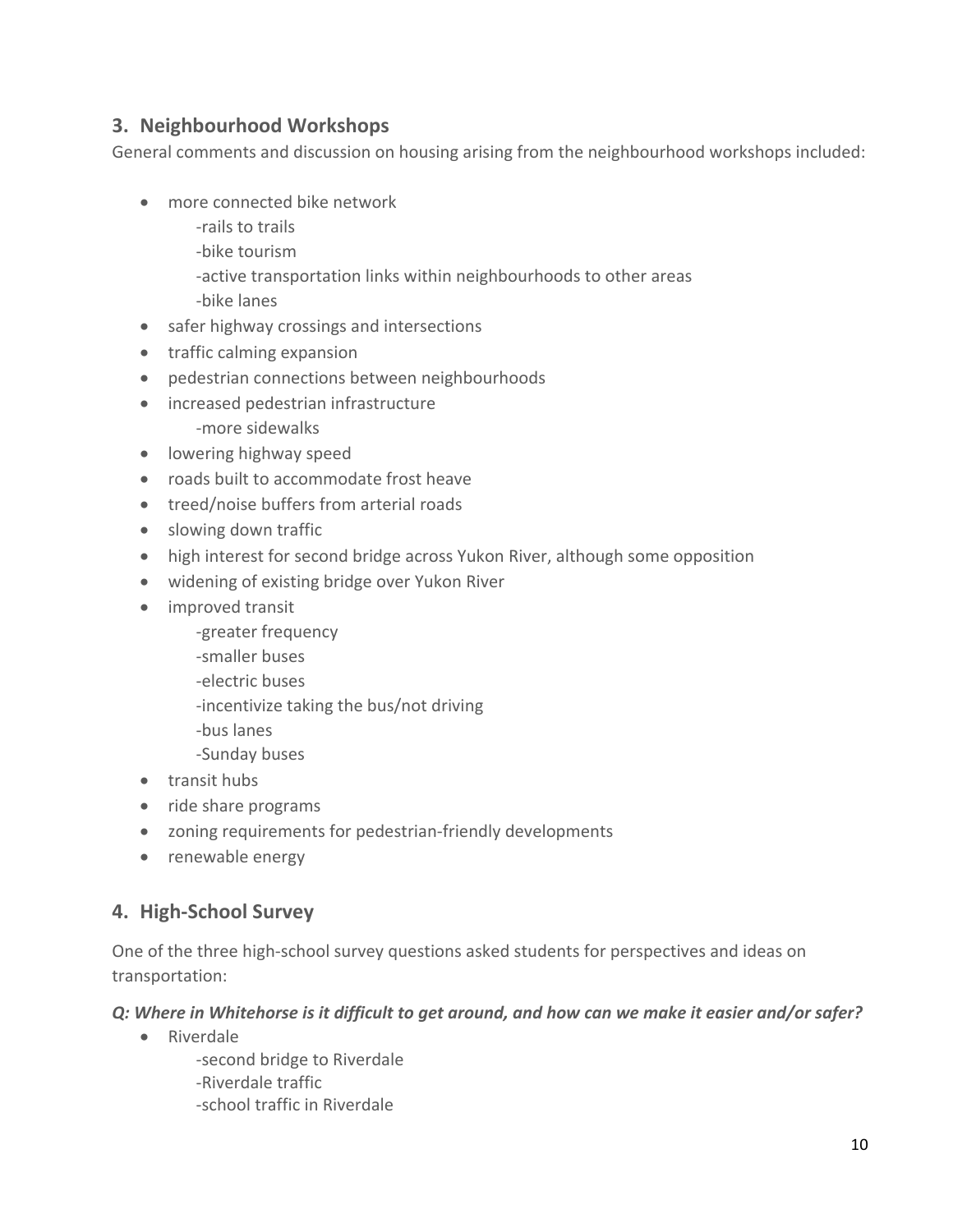‐more lanes at FH Collins ‐double lanes in Riverdale ‐more ways to access Riverdale ‐less schools in Riverdale ‐opposition to the francophone high school

#### **•** Transit

‐electric buses ‐Sunday bus service ‐more frequent bus service ‐better bus connections ‐20 min bus service ‐better bus in Whistle Bend ‐overall improved bus system ‐routes and times for school buses poorly designed ‐later bus service

• Traffic

‐traffic on Mountainview Drive ‐too much traffic ‐less cars overall

Other

‐walking bridge from Main Street to the hospital ‐Skytrain ‐bike rentals across town ‐carbon tax



## **1. Whitehorse Chamber of Commerce Workshop**

#### *Q: How can the City best invest its resources to improve the mental health of all residents?*

- provide safe places for people with mental health issues to stay
- support the agencies, groups, and people that are doing work in mental health
- mental health education
- increase access for all residents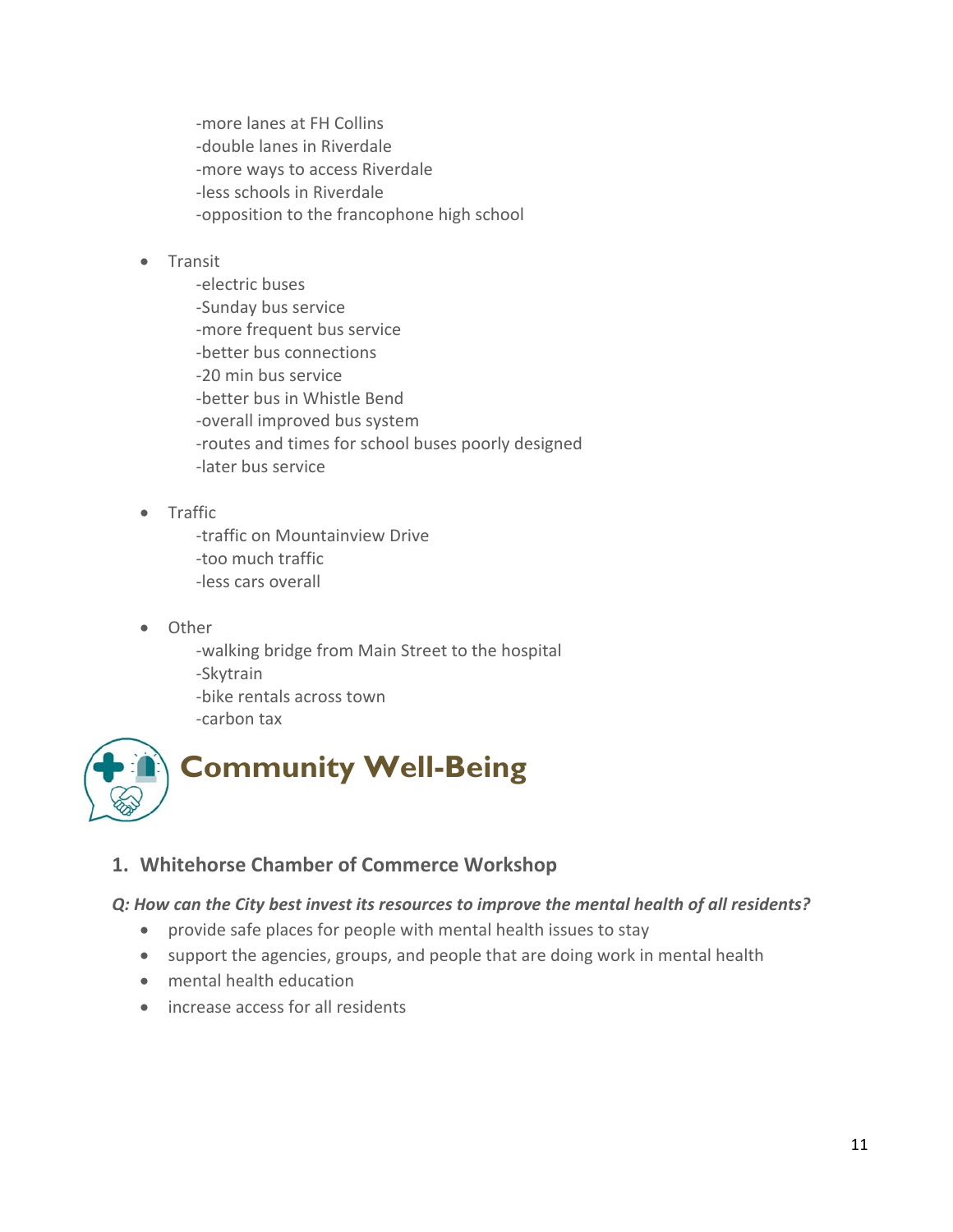*Q: We heard you say that wildfire is one of your biggest concerns. Which fire protection‐related strategy do you support the most?* 

| Property maintenance requirements          | 54% |
|--------------------------------------------|-----|
| Fire-resistant exterior building materials | 39% |
| Fire-resistant plants for landscaping      | 26% |

Respondents were given the opportunity to list other strategies. Notable comments were firesmarting on private and public land, more public education, fire-breaks, incentives for firesmarting or proper property upkeep, and commercial harvesting opportunities.

#### *Q: We heard you say that mental health is an important issue for all levels of government. How can we best invest our resources to improve the mental health of all residents? (check all that apply)*

| Affordable and accessible recreation options | 74% |
|----------------------------------------------|-----|
| Natural areas                                | 68% |
| Community gathering spaces                   | 44% |
| Active transportation                        | 40% |
| Community events                             | 40% |

Notable comments under the "other" ideas category included family‐friendly spaces, supporting more low-income housing, reducing social isolation, intergenerational activities, affordable housing (as a stress reducer), quality childcare spaces, access to nutritious food, winter gathering spaces, and neighbourhood spaces and greenways.

#### *Q: We heard you say that we need to integrate reconciliation with First Nations better into our OCP. How can the City, KDFN, and TKC best work together for the mutual benefit of all residents?*

Respondents were asked this open‐ended question. Some of the most frequently heard responses include:

- Renaming of landmarks, features, and buildings, and streets to First Nation names
- Shared events, festivals, and programs that support indigenous culture
- Finding common ground and working together on issues affecting First Nations and the City
- Communication improvements needed
- Sharing projects such as housing
- Implementing the Truth and Reconciliation recommendations
- Assisting with the implementation of self-government powers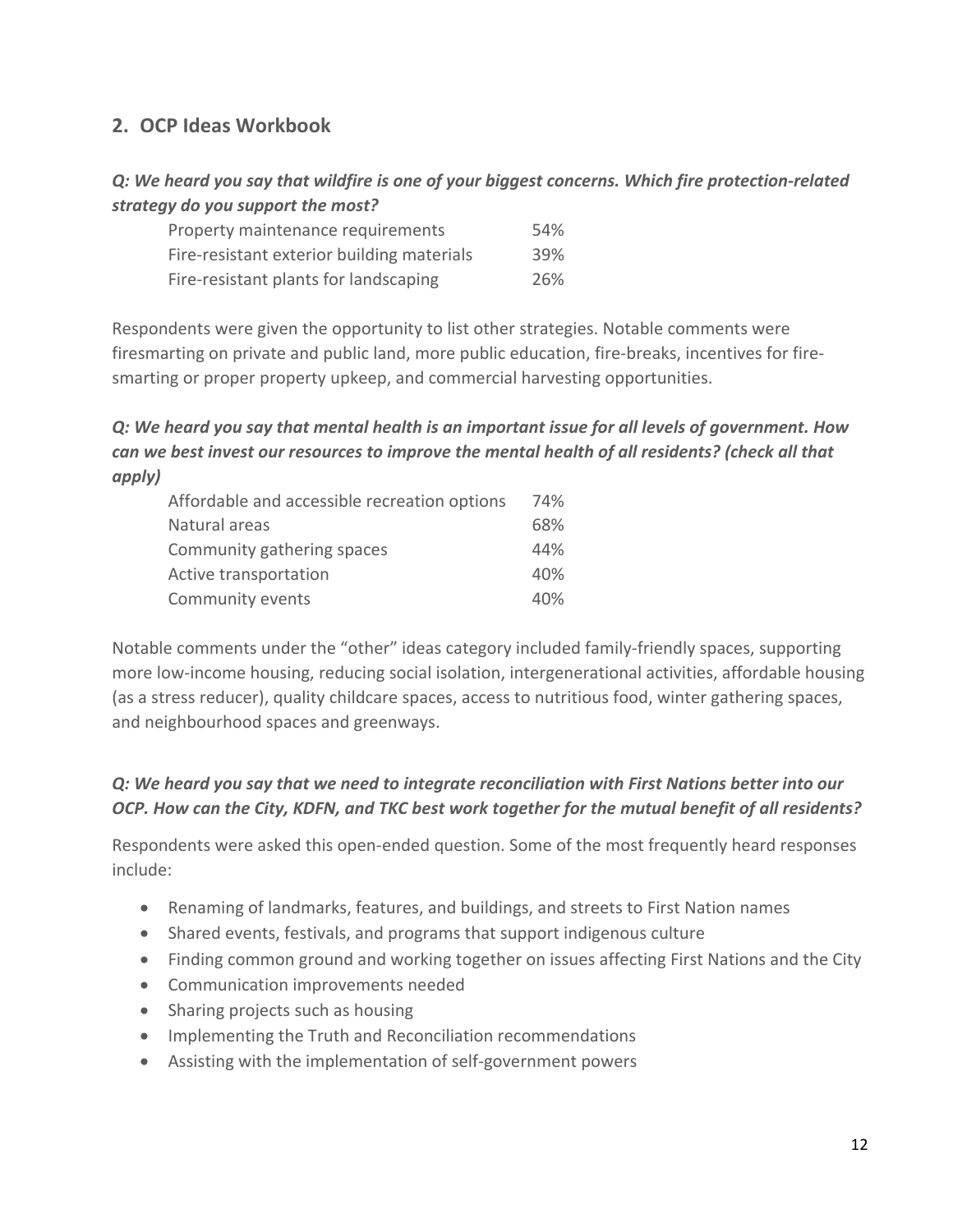

# **1. Whitehorse Chamber of Commerce Workshop**

#### *Q: How can the City support emerging and existing business sectors?*

- take advantage of omni-channel technologies
- make 'start-ups' easier (service, grants, better access to available resources)
- increased land available for business ownership and use
- regulations developed and enforced
- simplify the process of doing business in Whitehorse (online systems, reduce red tape)

#### *Q: In what ways can the tourism industry be better supported by the City?*

- increased tourism role for the City ‐new City department ‐more support
- promotion

‐supporting eco‐tourism ‐more events/beautification ‐waterfront programming ‐Smart City – free wi‐fi to support tourists

#### **2. OCP Ideas Workbook**

#### *Q: We heard you say that you want more commercial services within walking distance of your home. What 3 services would you like to see in a neighbourhood centre/urban village?*

| Stores/restaurants                                      | 81% |
|---------------------------------------------------------|-----|
| Enhanced transit (e.g. bus shelter, express service)    | 59% |
| Gathering place                                         | 50% |
| Child care                                              | 40% |
| Professional services (e.g. health, financial, offices) | 38% |

A wide variety of other ideas were also heard. The most frequently heard responses include: recreational facilities/fitness centre, arts/cultural spaces, green space, pub, schools, small/micro/start‐up businesses, branch library, boutique stores, community centre (e.g. like Heart of Riverdale), youth‐oriented spaces, "all of the above", and also some lack of support expressed for densification/more commercial services.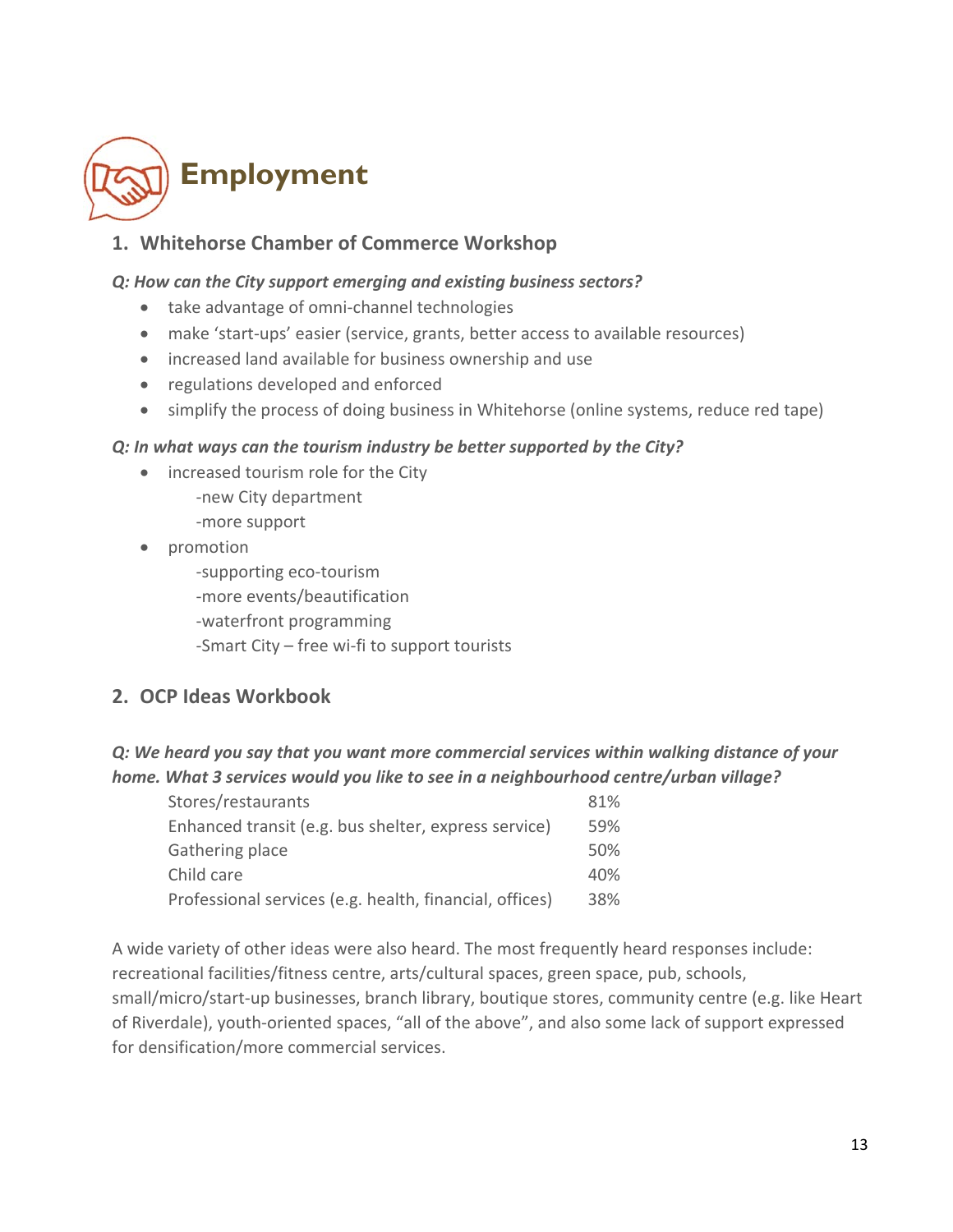*Q: We heard you say that economic diversification is necessary. What 3 sectors of the economy should the OCP allocate more land for?* 

| Green energy generation                           | 70% |
|---------------------------------------------------|-----|
| Tourism                                           | 49% |
| Agriculture                                       | 47% |
| Creative/cultural (e.g. artist spaces, galleries) | 43% |
| Retail                                            | 25% |
| Construction                                      | 16% |
| Forestry                                          | 14% |
| Mining support/services                           | 13% |

Respondents were given the opportunity to list other sectors. Notable responses heard multiple times included housing, education/knowledge sector, health services, general industrial areas and manufacturing.

#### *Q: We heard you say that we have untapped potential for increased tourism. What tourist amenities or facilities would you like to see in Whitehorse in the next 20 years?*

This open‐ended question generated 450 responses. A wide variety of input was heard. Some of the very most heard items include: more First Nations‐related tourism, a modern movie theatre, return of the trolley or re‐use of the trolley tracks for other purposes, improved/more cultural spaces, trails for mountain biking/hiking (enhancements, better promotion of, better connections between them and urban areas, etc), utilization of nearby lakes (transportation to, water tours, fishing facilities, etc), Downtown enhancements (RV park, better connections to, beautification, etc), waterfront improvements (more commercial development, enhanced natural features), and improvements to Takhini Hot Springs.



# **1. Whitehorse Chamber of Commerce Workshop**

*Q: In what ways can we continue to enhance and protect our public and green spaces?* 

- clean spaces
- public green spaces equipped with amenities (garbage cans, toilets, lights, signs, etc.)
- controlled activity and enforcement in green spaces
- formally identifying and maintaining green spaces/trails
- utilizing spaces (programming, hubs, commerce, etc.)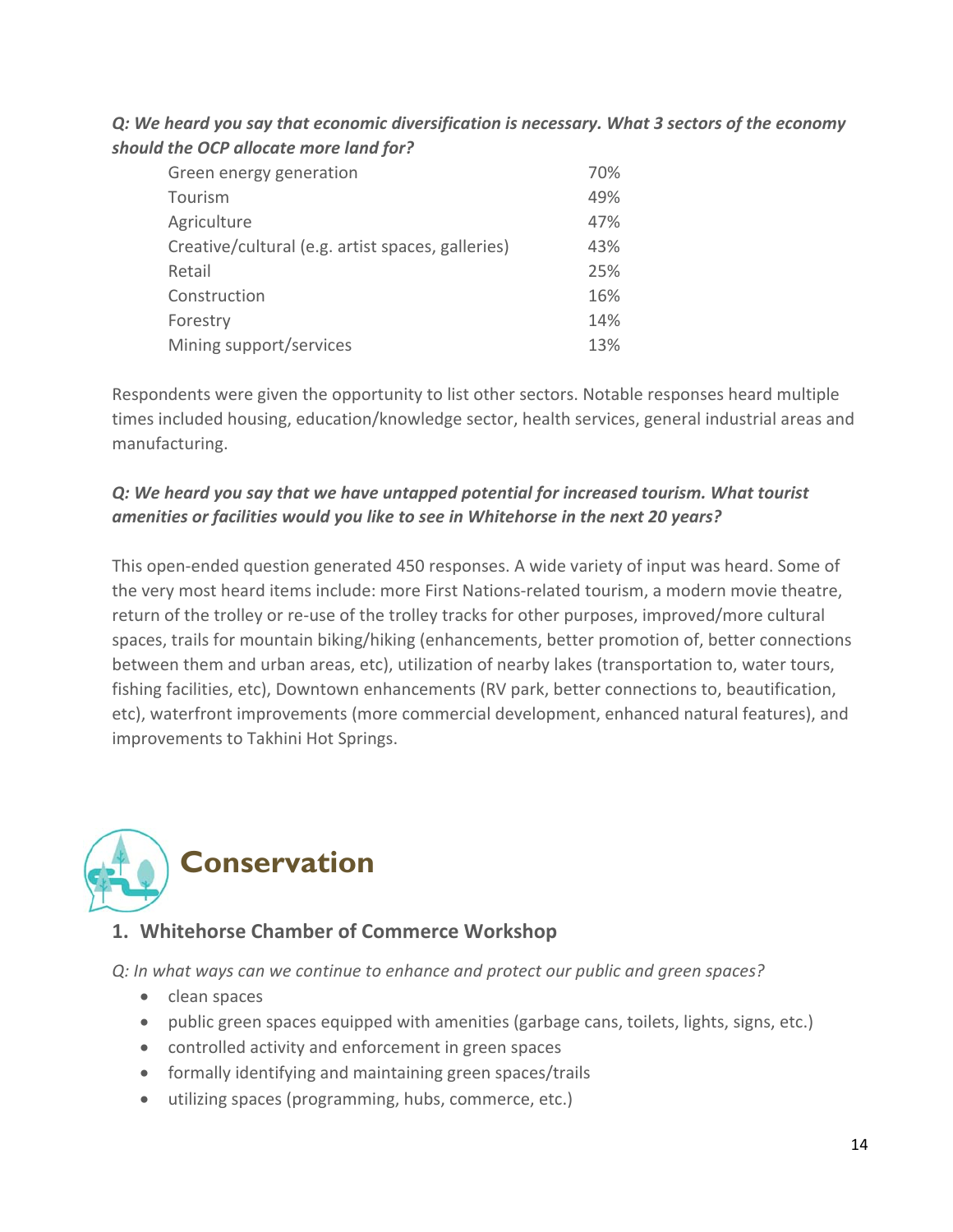#### *Q: We heard you say that green spaces are of high importance to you. In what 3 ways can we continue to best enhance and protect our green spaces?*

| Enhance wildlife corridors             | 61% |
|----------------------------------------|-----|
| Remove potential wildfire fuel         | 56% |
| Restore degraded areas (e.g. wetlands) | 55% |
| Increase protection of regional parks  | 47% |
| Plan for more recreation amenities     | 37% |
| Expand boundaries of regional parks    | 31% |

A wide variety of comments were heard under the 'other' category, with many residents suggesting additional protective measures, and several others using this space to caution against excessive greenspace protection. E.g. *"with the city growing, more development will need to happen. Make sure that this city doesn't become just one big nature preserve."* 

Ideas for greenspace protection heard multiple times included: more garbage cans / bear‐proof garbage cans, better/more signs, education/communication, establish permanent greenspace protection, increase density and/or green areas within already-developed areas (so as to put less pressure on large greenspaces), increase accessibility, limit/ban ATV usage, ensure that multi‐ use/motorized trails are "close to home", enforce existing bylaws, provide more/better trails, and "all of the above".

#### *Q: We heard you say that you are concerned our large nearby green spaces may make us vulnerable to wildfire. Do you have concerns about any of the potential fuel management activities occurring in green space areas?*

Respondents were asked this open‐ended question. The question listed potential fuel management activities "that are being considered over the next 20 years":

- Fuelwood harvesting
- Removal of old growth forests through various methods
- Increased access to forested areas by equipment

358 responses were received, and the most frequent response was "no concerns", from 37% of respondents. Some of the most frequently heard concerns include:

- Removal of old-growth forests / Don't cut representative old growth areas
- Impacts to forest ecosystems / wildlife habitat
- Increased motorized/other recreational usage of areas where trees are removed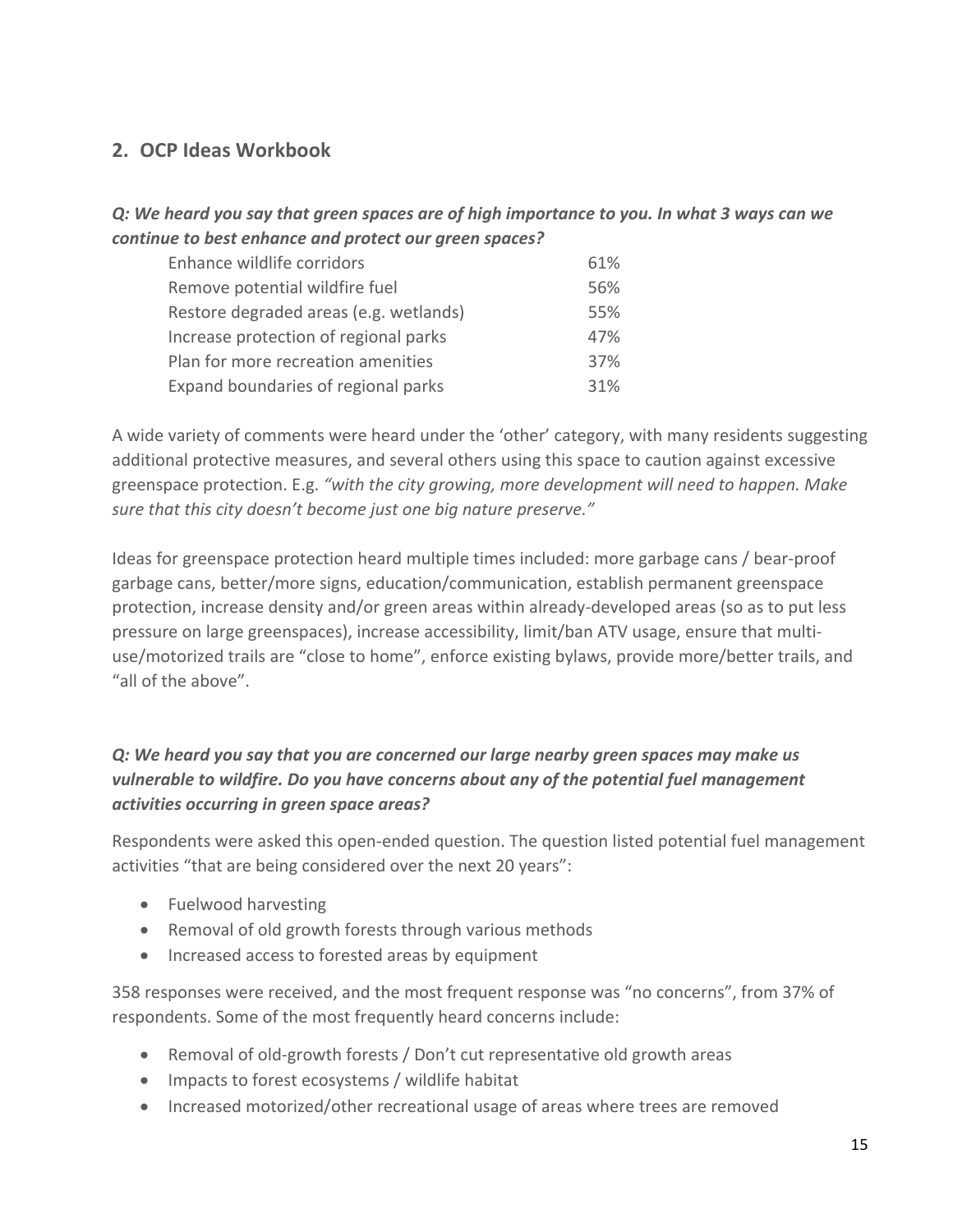- Lack of enforcement / no punishment for careless behavior
- Compromise to our wilderness city character
- The length of time it takes for newly‐planted deciduous trees to grow
- Lack of education and/or informing residents of what is happening
- Lack of firesmarting on private property
- Don't use forest clearing as an excuse for urban sprawl
- Also do better evacuation planning

In addition to concerns, many residents suggested other fuel management measures. Some of the most frequently heard ideas were:

- Allow small-scale cutting (i.e. personal use for residents) of standing dead and/or green wood
- Work closely with jurisdictions surrounding the City
- Allow (more) prescribed burning
- Work with First Nations
- Follow best practices / consult with professionals / be responsible

#### *Q: We heard you say that you are concerned about the unknown impact of climate change. What would be the most effective investment to increase Whitehorse's climate resilience? (check one)*

| Alternative energy production (renewable energy) | 57% |
|--------------------------------------------------|-----|
| Transit/transportation                           | 39% |
| Housing (energy conservation)                    | 32% |
| Low-carbon City services                         | 17% |
| Reducing immediate risk to known hazards         | 17% |

A wide variety of comments were heard under the 'other' category. Some people stated that they wished they could pick more than one option. Some of the most-heard responses (not reflected in the choices the survey already gave) include: declare a climate emergency, already have clean air / we are not the problem, denser City-building, plastic-bag ban, stop fertilizing City parks, education about climate change, don't widen the Alaska Highway for cars, water conservation, use local natural gas (instead of trucking it in), don't idle City vehicles.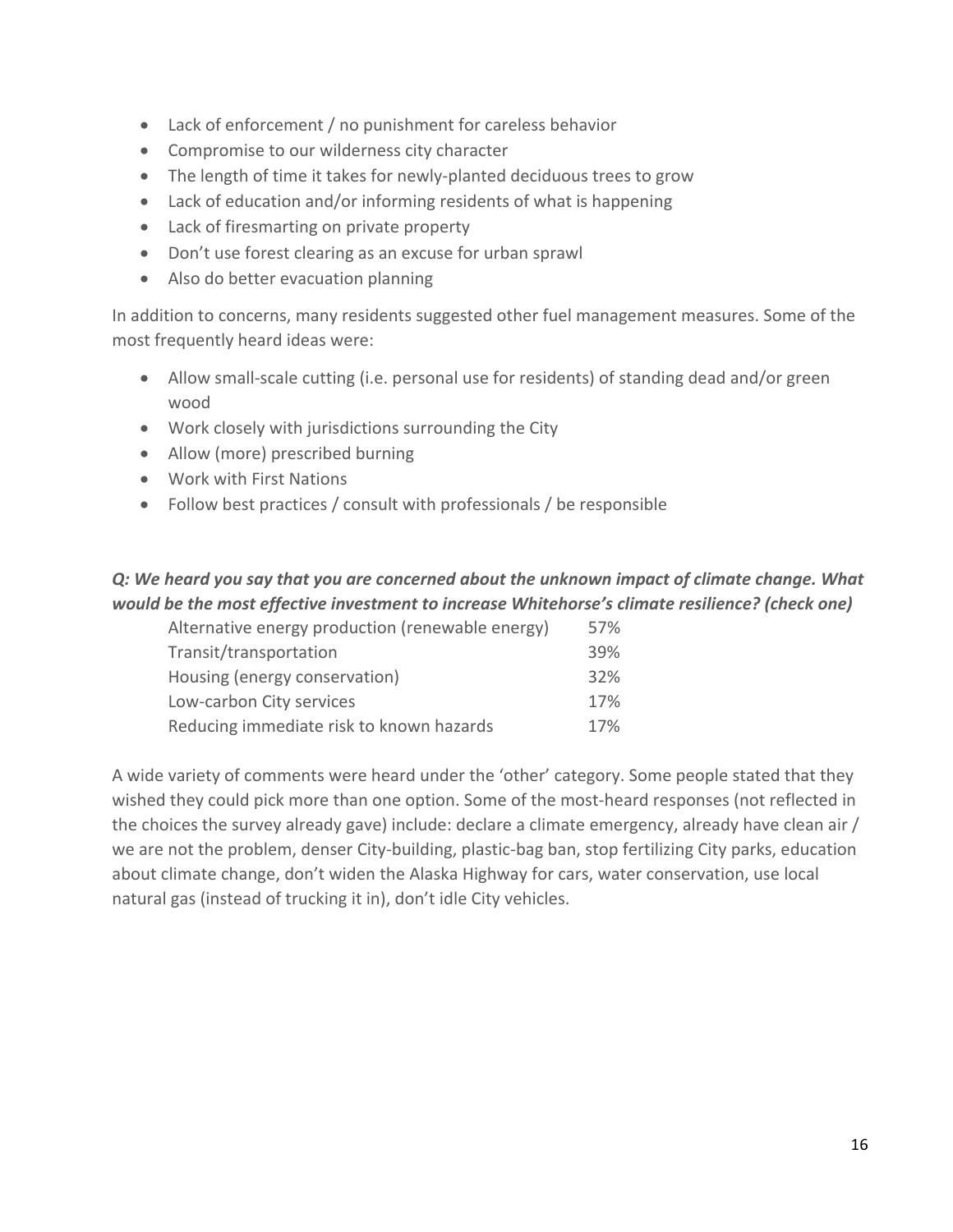# **3. High‐School Survey**

The high-school survey asked students a question about climate change.

#### *Q: What climate change impacts have you noticed in Whitehorse?*

- invasive animal species deer/bugs
- forest fires
- smoke
- early summer
- shorter winter
- warmer weather
- more rain
- less rain/low water
- less snow
- higher water
- humidity
- hotter summers
- warmer winters
- microplastics in snow
- too warm for ice sculptures
- more dramatic weather
- more litter



## **1. OCP Ideas Workbook**

#### *Q: We heard you say that we should all embrace winter more. What winter city strategy should we focus our resources on? (check one)*

| Winter recreation                                   | 45% |
|-----------------------------------------------------|-----|
| Improving snow clearing operations                  | 39% |
| Buildings that better account for winter conditions | 25% |
| More winter events                                  | 19% |
| Heated and/or upgraded gathering places             | 19% |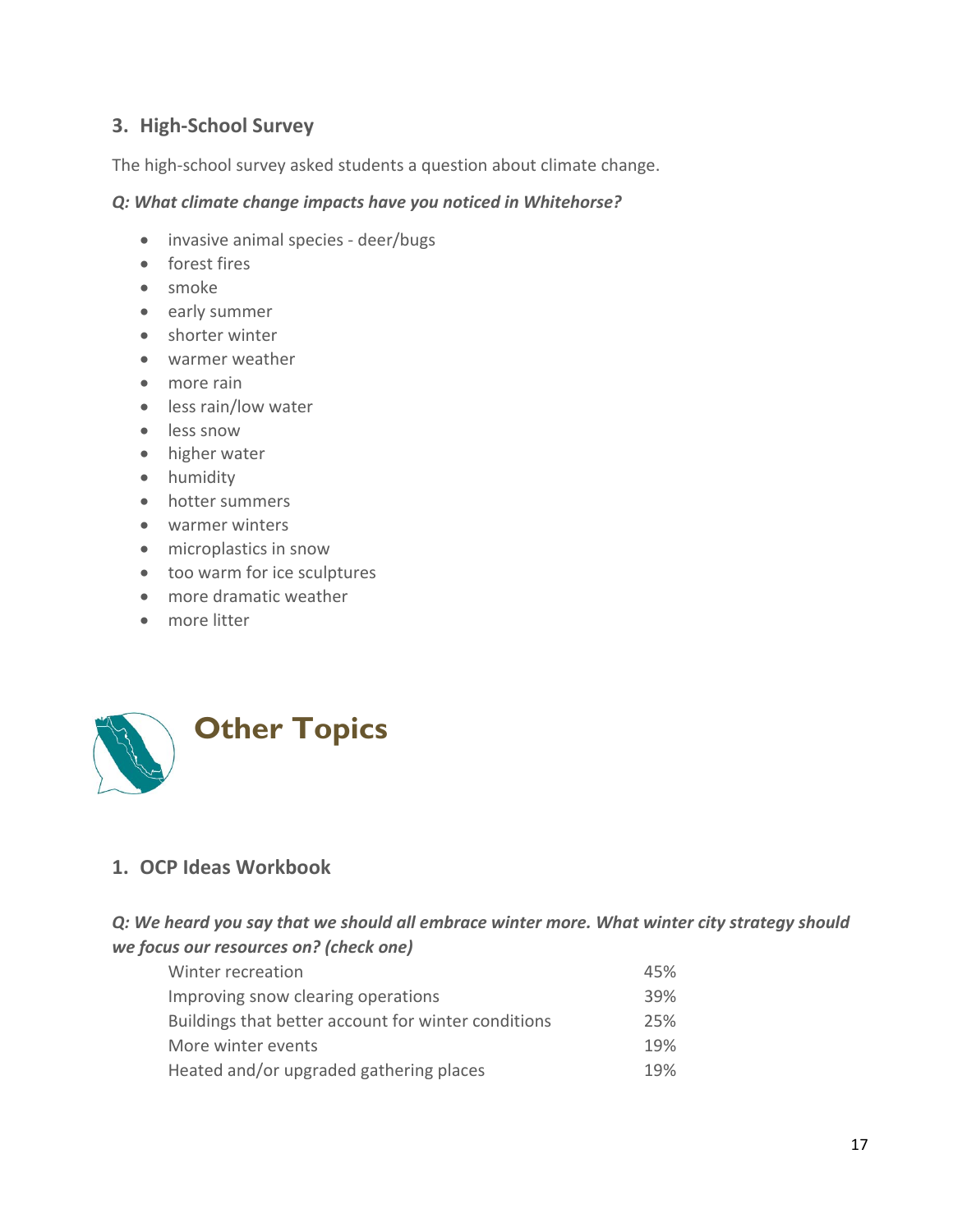By far the most‐heard comments under the 'other' category were around snow‐clearing of active transportation / sidewalk / paved trails, etc. Other notable comments included: bus shelters / more transit, programs for seniors, skating rinks (e.g. at City Hall), more programming at Shipyards Park (e.g. hot chocolate and fires), better shelters for vulnerable people, and more indoor facilities (notably most heard: indoor climbing gym).

#### *Q: We heard you say that you need more things to do in a growing city. Considering our expected growth over the next 20 years, what new development/amenity would you like to see?*

This open‐ended question generated 449 responses.

A modern movie theatre was mentioned the most, with about 33% of responses citing it (often in addition to other items). However, it should be noted that the question itself gave the example of a movie theatre (along with a professional sports team and a Downtown concert venue). These other two examples were also mentioned often. Other frequently heard ideas included: a rock‐climbing gym, a shopping mall (or generally more/larger retail options), more restaurants, kid/youth‐ oriented activities (e.g. arcade), more non‐alcohol‐based Downtown activities (in general), expanded skiing facilities, and a parking garage.

This question was intended to be generally about new developments/amenities, and not specifically about facilities that the City would provide. However, since the question was in a Cityissued survey, many residents responded with a focus on City services. The most-heard responses of this kind included an expanded CGC (or another CGC), better bike paths, better transit, better/improved roads and/or traffic signals, another pedestrian‐only bridge, and better parks/greenspace. Several respondents also expressed that they feel that the focus of City work should not be on items like new amenities/developments, or believed (incorrectly) this question to mean the City would be subsidizing these new developments. Also, many people responded with the general sentiment that we should be grateful for what we have.

## *Q: We heard you say that you are concerned about derelict/unattractive buildings and land. Which approach do you support towards addressing derelict/unattractive buildings and land? (check one)*

| Enforce property maintenance regulations             | 69% |
|------------------------------------------------------|-----|
| Require additional design controls for new buildings | 18% |
| None, current/rules/approaches are fine as-is        | 16% |

Notable comments heard under the 'other' category included: support for tax‐based measures (e.g. higher property tax for rundown buildings), tear down derelict buildings, make buildings have a Whitehorse / northern character, more funding for heritage properties, more incentives for redevelopment, specific buildings cited as eyesores (e.g. former Dairy Queen), focus on vacancies instead of appearance.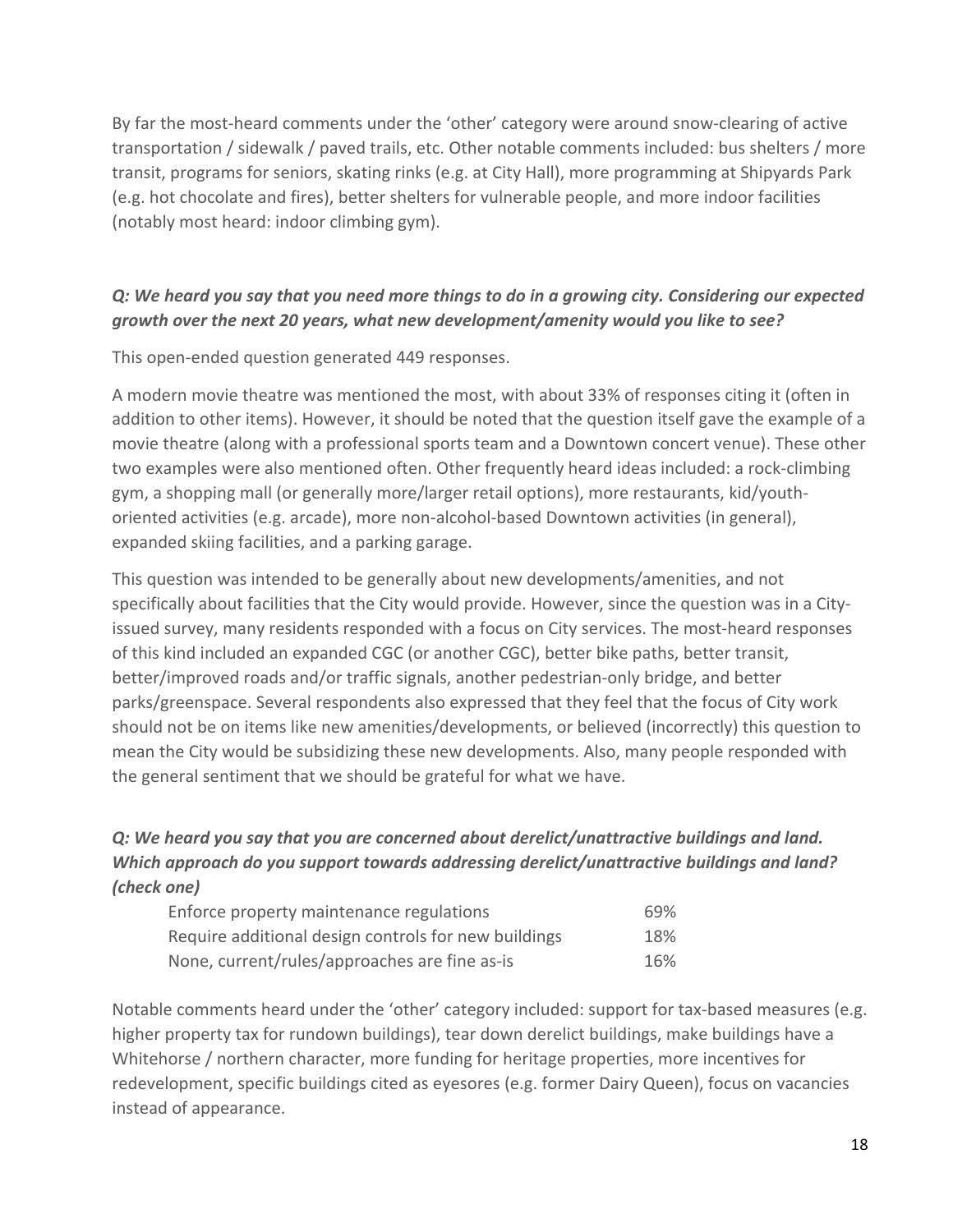## **2. High‐School Survey**

The high-school survey asked students a question about the future of Whitehorse.

#### *Q: How would you like to see Whitehorse grow in the next 20 years?*

- Stores and Restaurants
	- ‐fast food options
	- ‐more restaurant options

‐mall

- ‐more retail options
- Recreation
	- ‐climbing wall
	- ‐kid/teen activity centres
	- ‐gaming recreation (not video games)
	- ‐more entertainment
	- ‐lights and fencing at skate park
	- ‐theme park
	- ‐indoor skate park
	- ‐better movie theater
	- ‐laser tag
	- ‐multi‐sport arena
	- ‐higher level competitions
	- ‐sports facility with hardwood floors for volleyball
	- ‐waterslides
- Education
	- ‐Whitehorse specific education system
	- ‐bigger schools
	- ‐more available courses for students
	- ‐more schools available to all students
	- ‐opposition to high schools for specific groups
- Transportation
	- ‐active transportation on White Pass tracks
	- ‐economical transportation
	- ‐wider roads
	- ‐investment in roads/infrastructure
	- ‐mass transit
	- ‐better parking downtown
	- ‐traffic control
	- ‐electric cars
	- ‐more transportation options
	- ‐fix potholes
	- ‐train to BC
	- ‐rapid transit from Marsh Lake